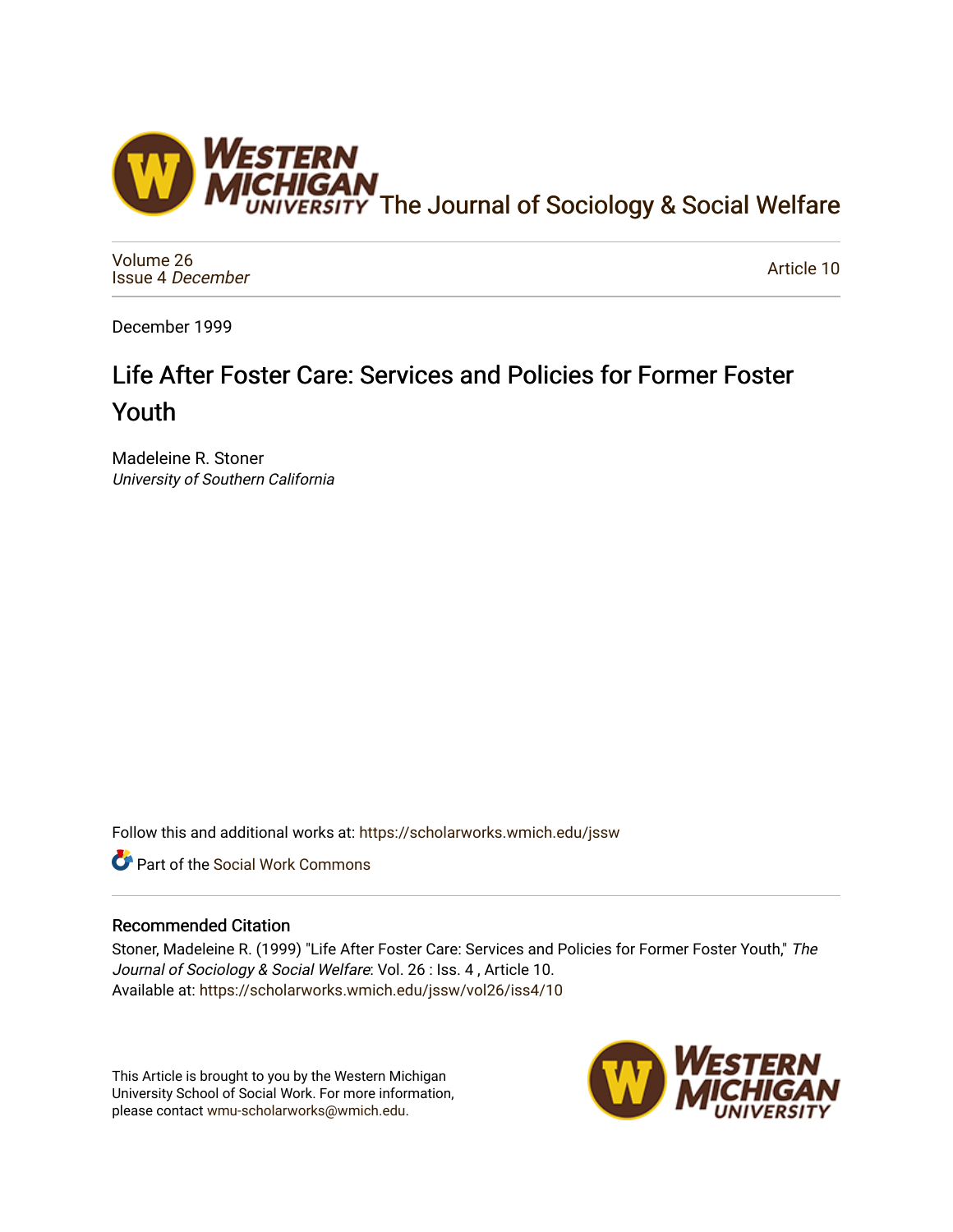## Life After Foster Care: Services and Policies for Former Foster Youth

MADELEINE R. STONER University of Southern California School of Social Work

*This article argues that interventions targeted to the needs of emancipated foster youth can prevent them from dependency, homelessness, and incarceration. It presents a profile of emancipated foster youth; focuses on their service needs; and, describes three program models addressing these. The data sources are a synthesis of previous research on independent living programs and findings about recently initiated programs. The data presented suggest policy changes to assure that emancipated foster youth continue to receive necessary service for self-sufficiency after they reach the legal emancipation age.*

## EMANCIPATION TO WHAT?

Over 500,000 children and youth are currently in foster care placements in the United States, an increase of 68 percent since 1982. Although there are no reliable data, it is likely that many who enter foster care will remain in out-of-home placements until they reach 18, the legal age of emancipation in most states. It has been estimated that 20,000 teenagers are discharged from foster care annually in the United States (Barth et. al., 1994). Some will be prepared for independence. Others will simply be released with a duffel bag of household supplies and clothing. Data on 685 youth at the time of their emancipation in the County of Los Angeles present a profile of youth who experience crises, including incarceration, homelessness, victimization, and unemployment Stoner (1998). One estimate of the homeless population is that more than 50 percent end up homeless. Sixty percent leave the government's care without a high school diploma (Mech et. al.,

Journal of Sociology and Social Welfare, December, **1999,** Volume XXVI, Number 4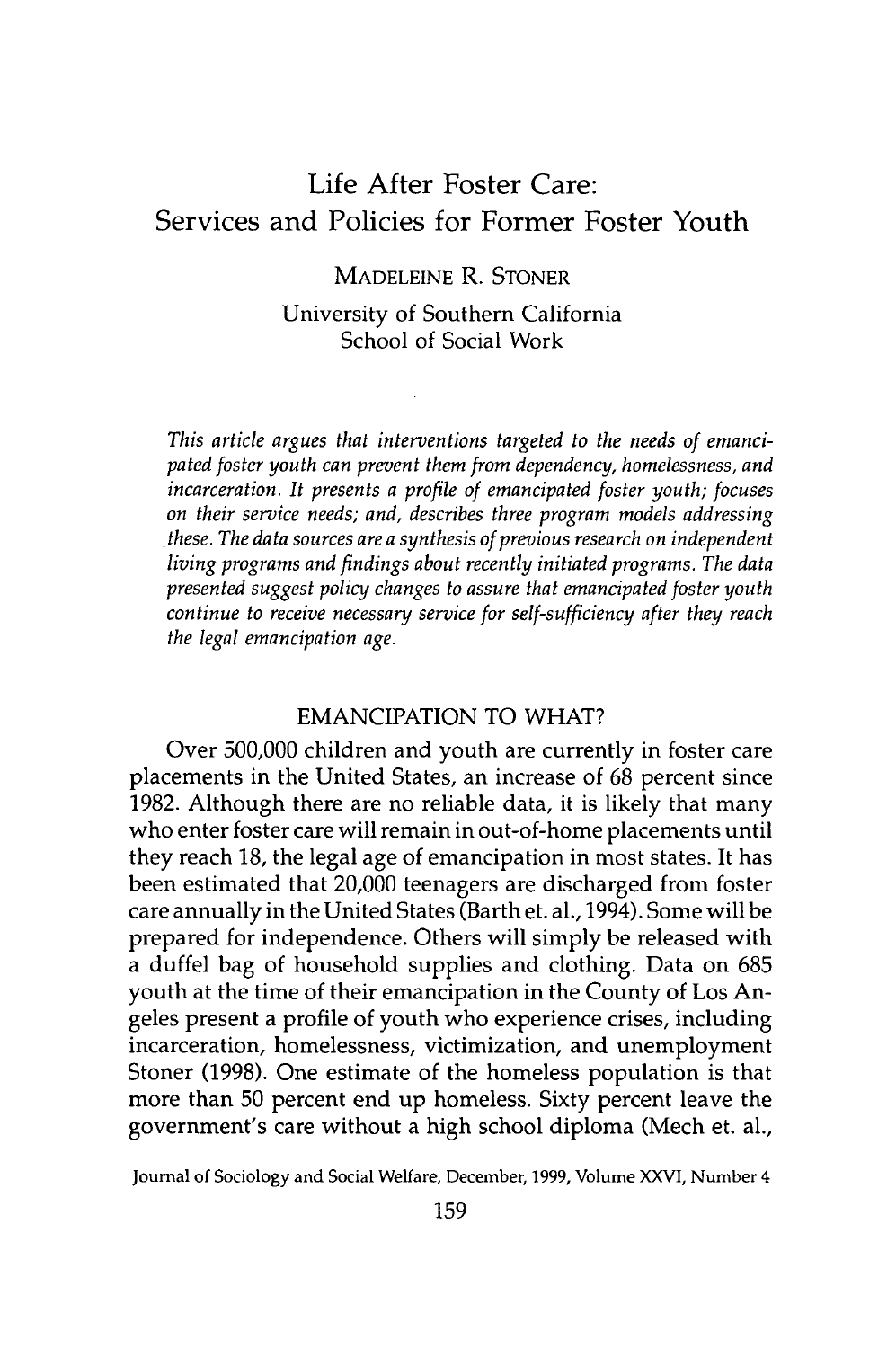1994). This turning point comes at the conclusion of a childhood in which they suffered some sort of trauma associated with parental neglect, abuse or their own misconduct.

The United States government enacted the *Independent Living Initiative* in 1986 as the legislative framework for states to develop services that adolescents should receive before the state discharges them from foster care (CIS, 1986). This program has remained in force and nearly doubled its funding level to \$70 million in 1996. The primary objective of independent living programs is to prepare foster youth to function in society without depending on public assistance (California Department of Public Social Services, 1996).After twelve years of implementing the Independent Living Program, and a doubling of resources, uncertainty remains about how to achieve the goal of self-sufficient independence in the face of thousands of emancipating foster youth. Numerous states have creatively used independent living resources to subsidize their preparation and skill development for youth leaving foster care, provide support services before and after they leave, and even provide transitional housing assistance. Nevertheless, the goal of assuring a smooth and successful transition from foster care to self-sufficiency remains elusive for a significant proportion of former foster youth who have a difficult time making the transition to self-sufficiency (Cohen, 1992). Too many remain among the most high-risk youth and continue to enter the depths of poverty, disease, homelessness and incarceration. Critics of the public child welfare system frequently note that the system fails foster youth most in the end.

## STRATEGIC PREVENTION

Few opportunities for strategic prevention are as clearly manifested as those directed to emancipated foster youth. Their personal histories of abuse, neglect and life in out-of-home placements have left them among the most vulnerable populations in the nation. Many achieve the personal skills and competencies associated with independence. Some have been lucky. However, many will not achieve self-sufficiency without supports and resources beyond their legal emancipation.

This article suggests that after-care interventions structured around transitional housing for former foster youth can prevent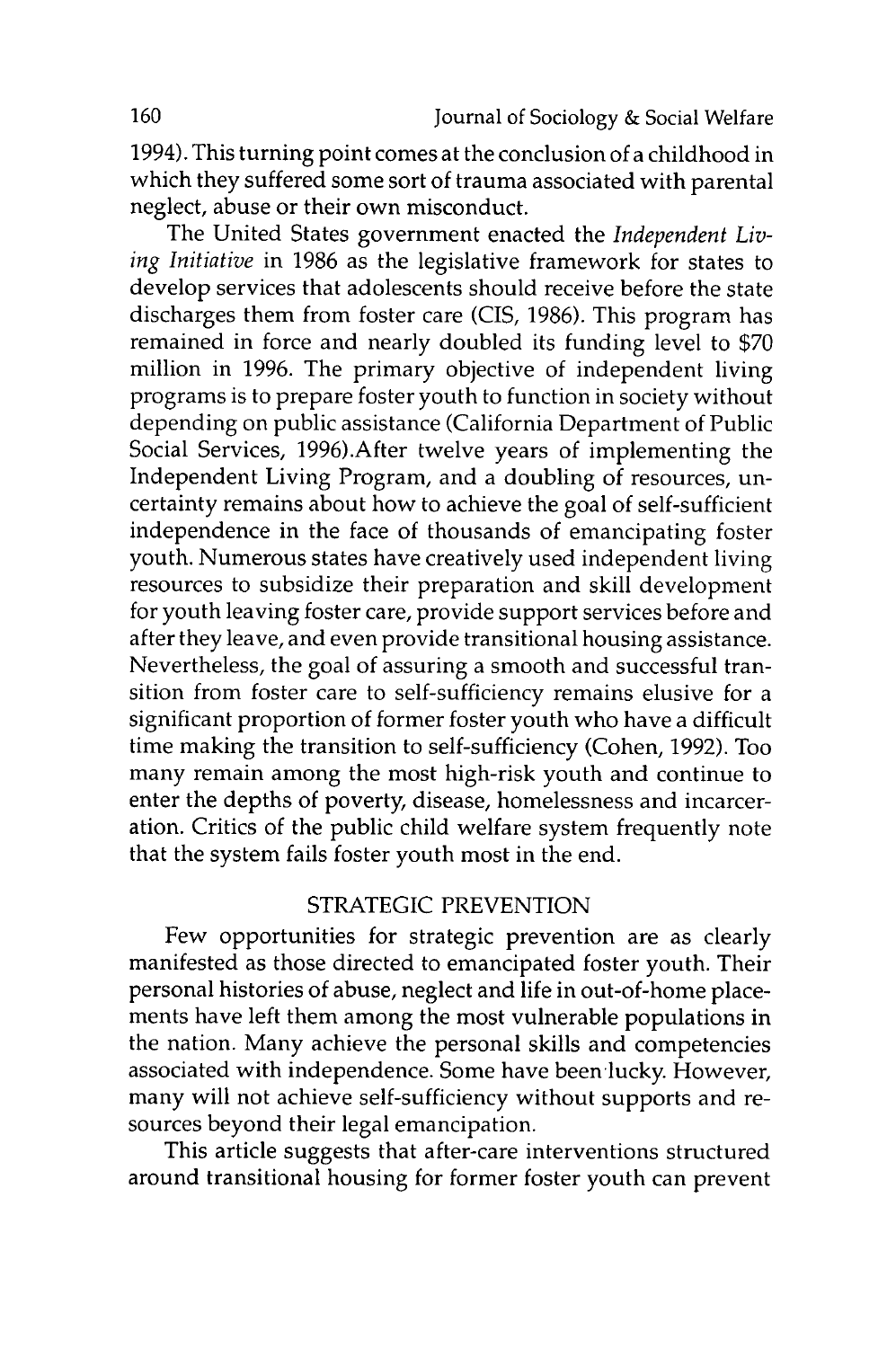them from becoming dependent on public assistance, homeless, ill or entering the adult criminal justice system. Indeed, the endpoint of discharge from foster care may offer the last opportunity for intervention with people whose entire life circumstances have placed them at high-risk for failure and misfortune. The article focuses on the service and transitional needs of emancipated foster youth, and describes several programs that are addressing these.

The correlation between homelessness and a foster care history has been well documented. Studies assess this correlation from two perspectives. The first examines homelessness and other outcomes for youth who have been discharged from foster care. In a national study, an estimated 3 percent of foster youth in a given year had no housing available after leaving foster care (Shelter Partnership, 1996). This percentage is low because it does not include youth who emancipate to housing arrangements that are so precarious as to render them homeless in a short time. For example, a survey of 48 youths who were emancipated from foster care in Los Angeles County found that 37 percent planned to live with relatives, including 6 percent in the home of their birth parents. These are some of the homes from which the youth had been removed by the County. Others planned to stay with friends, including those whom they were dating. For numerous reasons, these arrangements did not all last long (Los Angeles County, 1995).

The second perspective considers the long-term effects of foster care. A growing body of research demonstrates that former foster youth are over represented among samples of homeless men and women. National studies report finding that from 15 to 39 percent of homeless adults surveyed have experienced foster care placements during their childhood. Most researchers do not argue that foster care experiences cause homelessness, but rather that "foster care has an impact on personal risk factors that may eventually lead to homelessness." (Roman & Wolfe, 1997). Foster youth, particularly those who remain in the system through their teenage years, are likely to have experienced a range of traumatic events, whether they endured physical or sexual abuse, neglect or family dysfunction. Consequently, these youth may not be emotionally prepared for the challenge of adult living in addition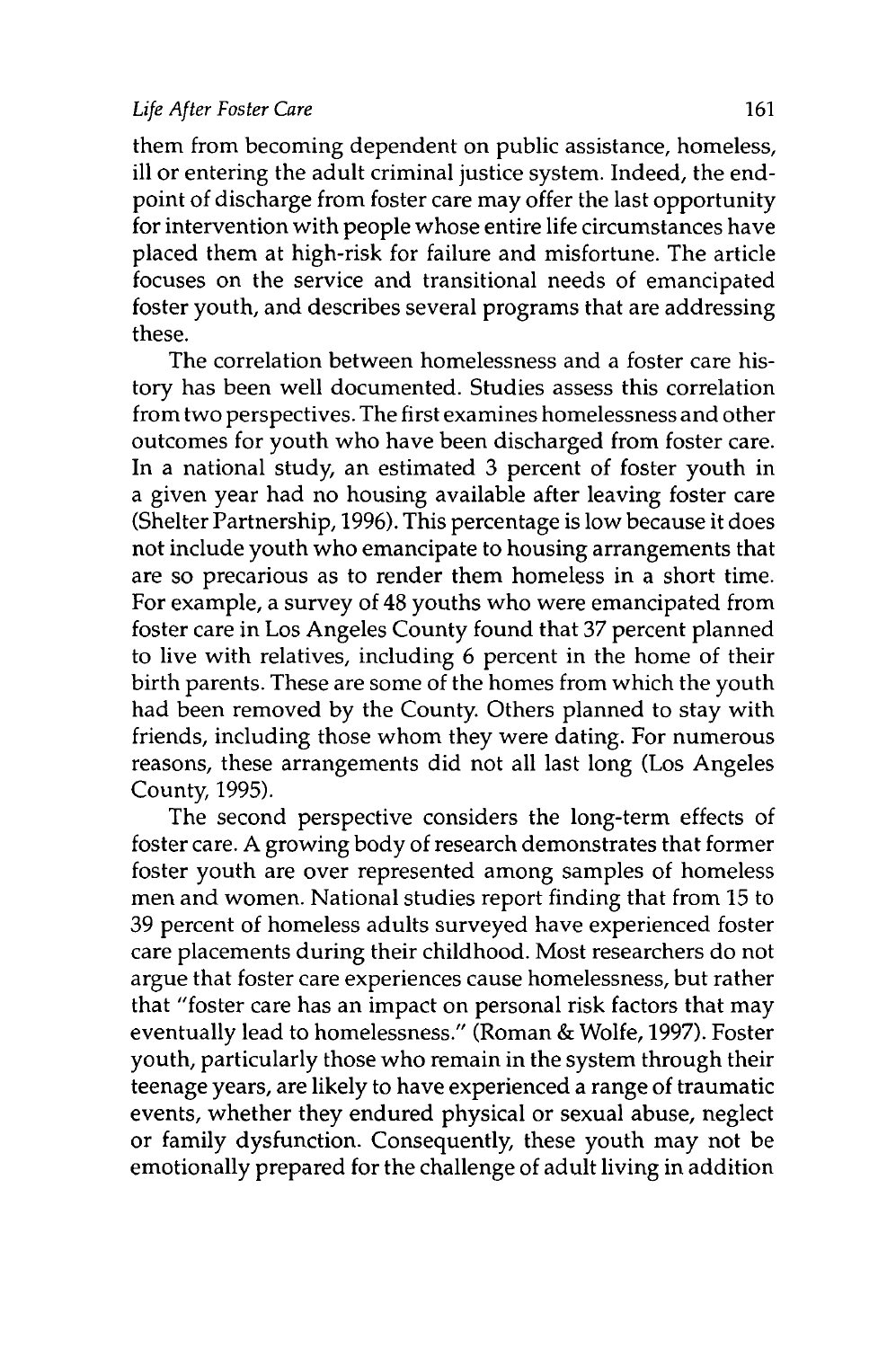to other skill deficits they may have due to the instability of placement in "the system".

Although the high incidence of homelessness among former foster youth is tragic, it appears to be preventable. Because their needs have become so apparent, some organizations across the nation have begun to address them. There is considerable programming to help prepare youth for emancipation. Newer efforts are focusing on service to youth leaving foster care, particularly in the development of transitional housing. These programs demonstrate the principle that attention to the needs of these youth is growing into an array of service interventions and resources that have the potential to reverse the existing pattern of failure among their ranks.

## PROFILES OF FORMER FOSTER YOUTH

The population of youth leaving foster care is not monolithic. Approximately one-half do not become homeless, incarcerated or dependent on public assistance. Therefore, one-half have acquired enough social and life skills, and possibly sufficient social supports, to succeed in their plans to live independently. But for the other half, it is clear that many have psychosocial barriers to overcome before they can successfully acquire the educational, job-related and other skills necessary to succeed in adulthood.

Cook (1988) identified at least four distinguishable categories of emancipated foster youth: 1) those who obtained some life skills and need minimal assistance in making the transition; 2) those who had multiple placements, or have behavior and/or emotional problems, including runaway behavior, or are unable to live in a family setting, and have no viable placement alternatives; 3) those who fall between these two extremes; and, 4) youth who have developmental disabilities.

Studies of youth who have grown up in foster care are scarce (Barth, 1990; Cook & Ansell, 1986; Courtney, et. al.;1999; Stoner, 1998). Numerous researchers have tried to capture this population in order to understand its needs and characteristics. Most have demonstrated the difficulty of obtaining interviews with people who are no longer receiving services or legally connected to the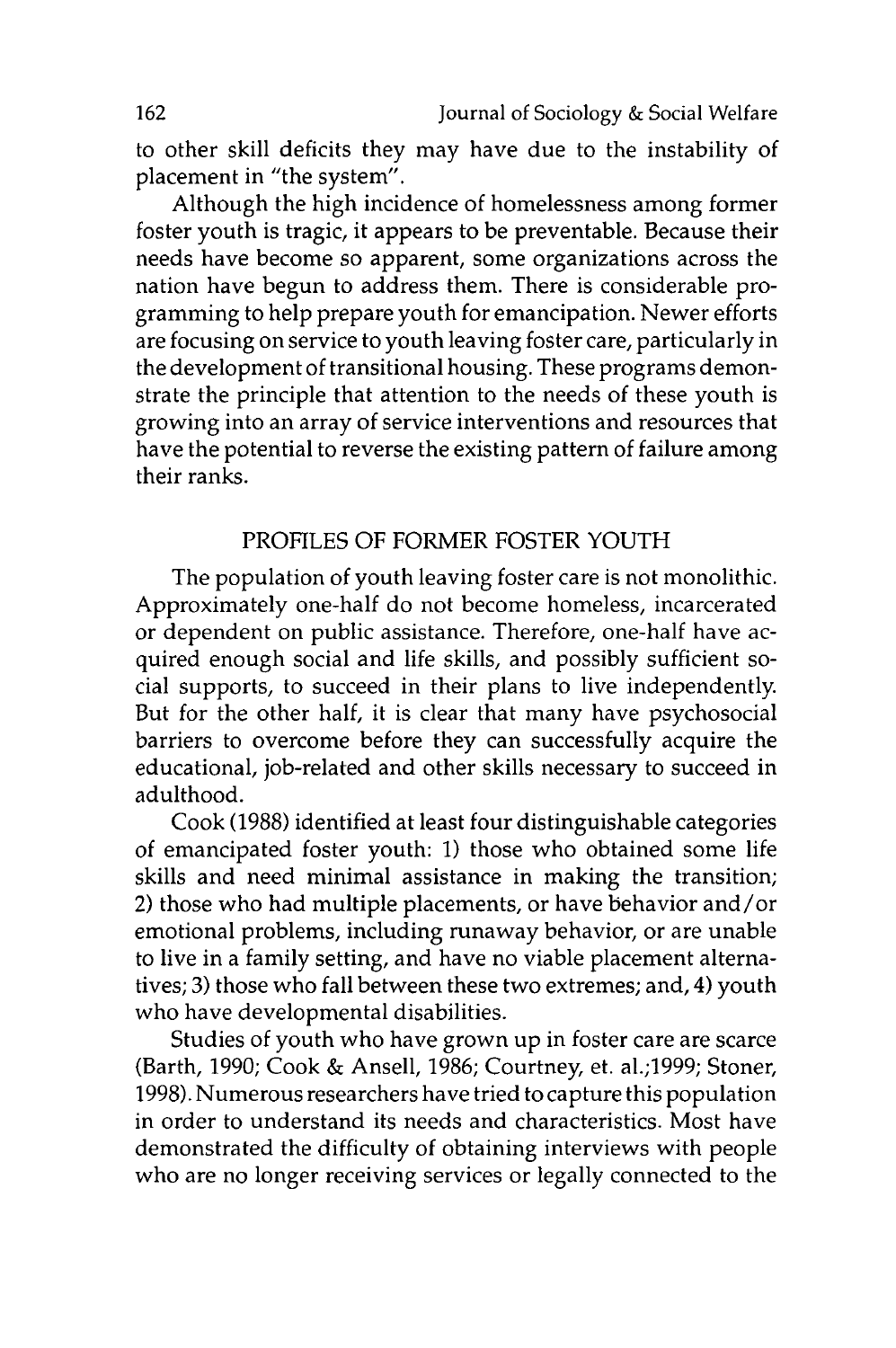public welfare system. More data are available about youth who are preparing to leave foster care because of their involvement with services.

One study identified 55 young adults discharged from foster care in the San Francisco Bay area. This sample of former foster youth were found to be struggling with ill health, poor education, severe housing problems, substance abuse and criminal behavior. Barth (1990) cautioned that the youth in the sample may even have been surviving more ably than the many foster youth whom he could not reach. A striking finding of this study was that all youth had high depression scores on the *Center for Epidemiologic Studies Depression Scale.*

A larger study was completed at the same time that Barth reported his findings. This was a national evaluation of the federal independent living initiative but it included data on youth after emancipation. It developed estimates of the characteristics and outcomes of older youth discharged from foster care. The study also described the comparative relationship between outcomes for those youth who did and did not receive independent living services before discharge. It found that all discharged foster youth fared worse than their general population cohort in terms of stability, employment, unplanned parenthood and economic self-sufficiency (Cook & Ansell, 1991).This evaluation found that youth exiting foster care had a number of significant problems and needs that interfered with their ability to lead productive adult lives.

The study found that 66% (17,000) did not complete high school; 39% (13,000) had job experience; 38% some form of emotional disturbance; 17% had experienced early pregnancy; 17% had abused drugs; 9% had health problems; 58% had three or more different living arrangements; 3% reported no available housing options; 47% handicapped (38% of whom were diagnosed as emotionally disturbed);and, 45% had at least one runaway episode. Nevertheless, the evaluation did note that the type of skills training encouraged by Public Law 99-271, the Independent Living Initiative, was positively related to outcomes, particularly when the skill areas of money management, credit, education and employment were provided in combination with high school completion, regardless of skills training and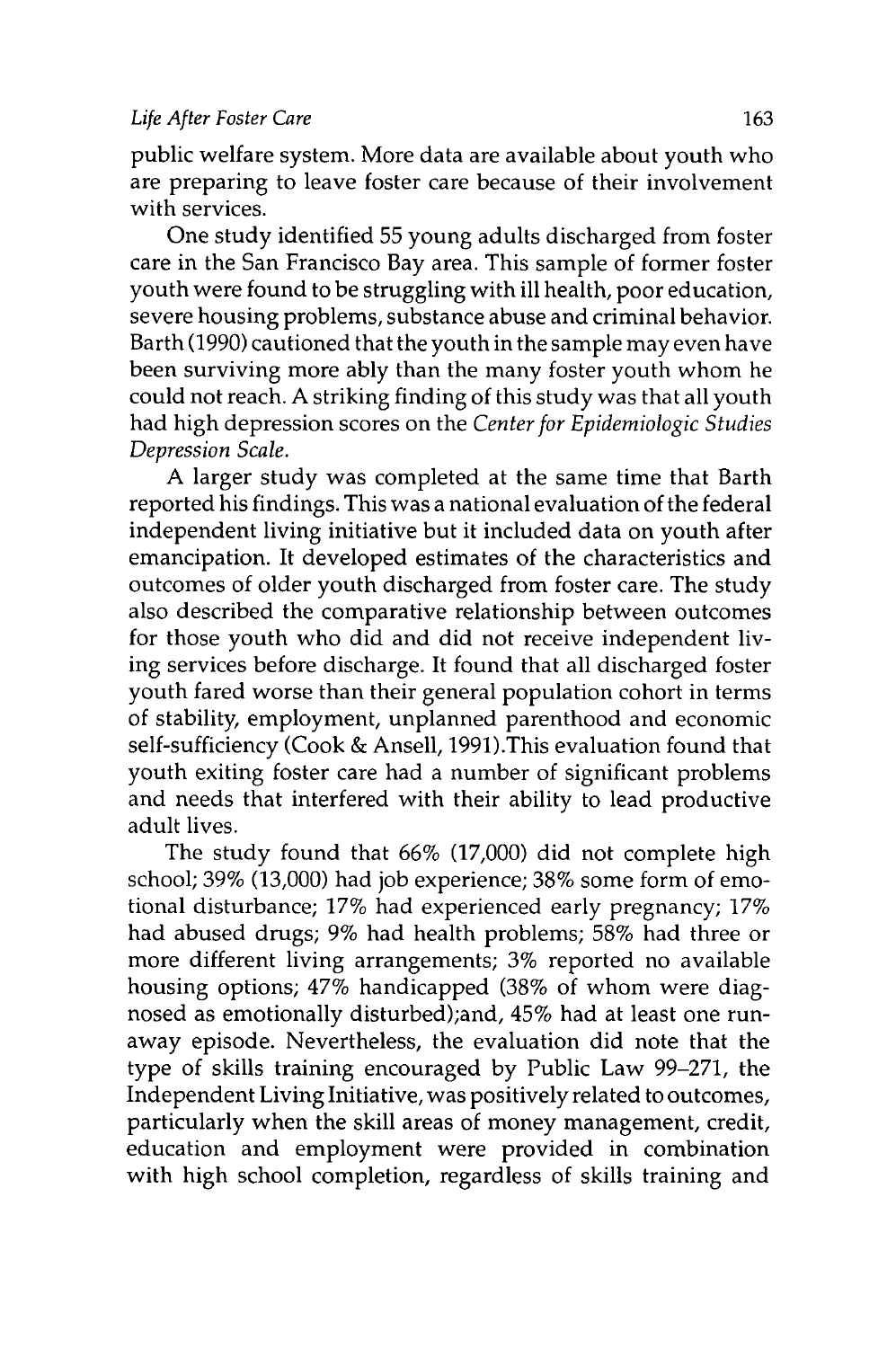involvement with extended family members before and after emancipation.

Most recently, Piliaven et al. (1998) have begun to report their findings from *The Wisconsin Study of Youth Aging Out of Out-Of-Home Care: A Portrait of Children About to Leave Foster Care.* In that study, only two-fifths of the sample were employed 12 to 18 months after leaving foster care. Even those who were employed, on average, earned less than a full-time worker paid the minimum wage. This was not surprising given their limited education. Fifty-five percent had completed high school and only 9 percent were enrolled in post-secondary education or training. When they needed medical care, they could not obtain it. Their housing situation was highly insecure with 14% of the males and 10% of the females reporting at least one episode of homelessness. Many of youth in the sample experienced situations dangerous to their well being, e.g., physical victimization. Eighteen percent experienced post-discharge incarceration. These findings augment earlier studies that depict circumstances of former foster youth that are not indicative of a successful transition to independence.

The County of Los Angeles emancipation court order forms for 685 youth (1998) portrayed a similarly precarious profile of youth leaving foster care. Only 48% had an educational status that would enable them to compete for jobs that are above the minimum wage. Twenty-nine percent completed high school; 3% received a General Education Diploma, and 16% had enrolled in college. Only one-third had plans for employment when they emancipated, and 12% had made arrangements to live independently. All of their housing arrangements were unstable (Stoner, 1998).

After reviewing available empirical data about former foster youth, the program developers for the Bridges to Independence Program in the County of Los Angeles designated six categories of youth for purposes of identifying appropriate and needed postemancipation services. These are as follows:

Group **1** youth are high achievers and are highly motivated to succeed. They require limited support in their efforts to complete their education, develop their careers, and maintain emotional stability.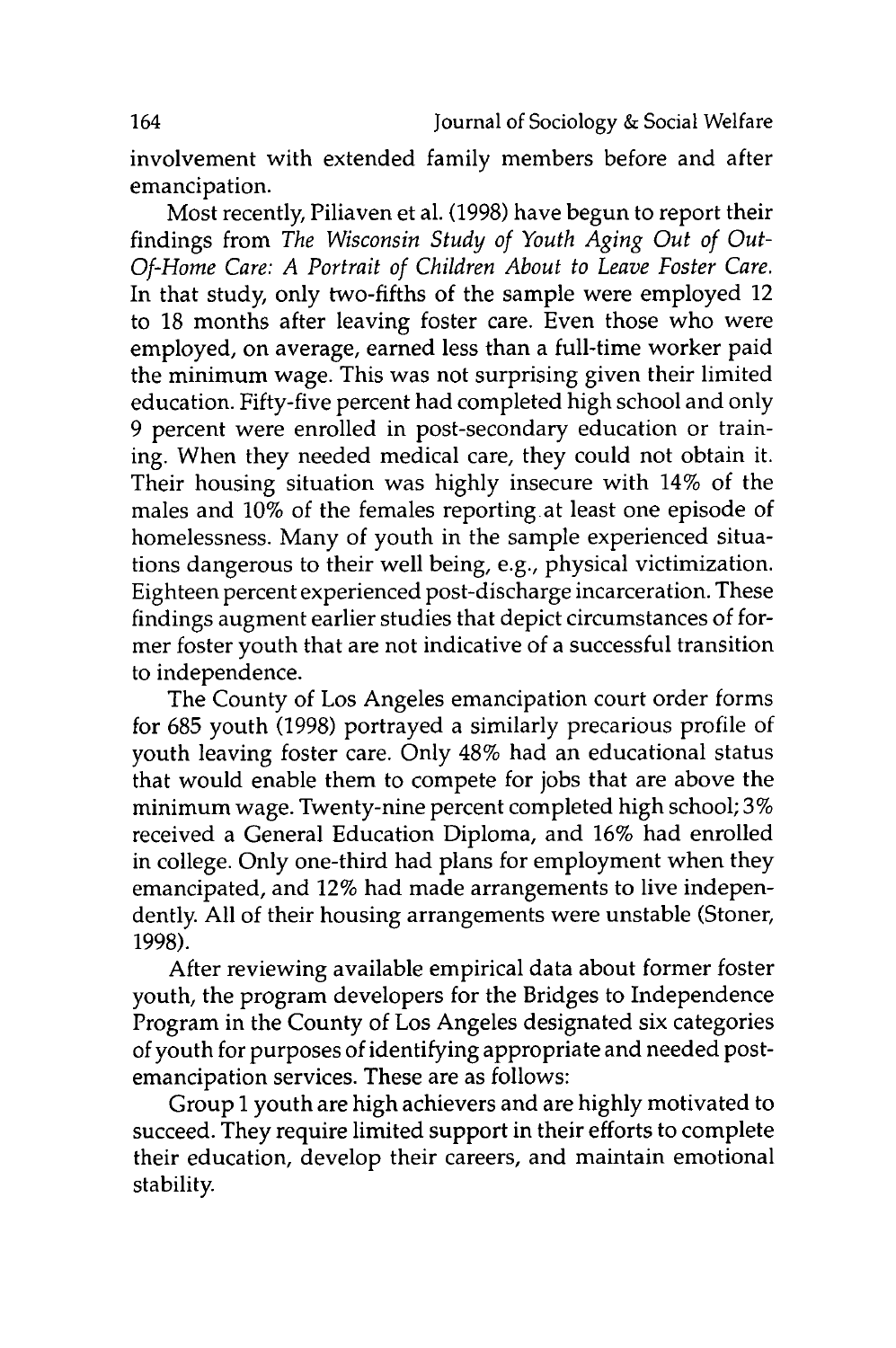Group 2 youth, the largest cohort of emancipated youth, are motivated and competent but still need extensive transitional housing and services to achieve independent living skills and status.

Group 3 youth have problems with substance abuse and behavior which create more severe barriers to achieving success and are in need of the most intensive type of services. These youth often have emotional problems and severe problems with substance abuse.

Group 4 youth have diagnoses of severe and persistent mental illness (schizophrenia, bipolar disorder, organic brain syndrome), or are developmentally disabled. They are best served in the mental health and disability systems where the priority is to serve people with these conditions.

Group 5 youth are those who are in the corrections system, e.g., probation departments. In most jurisdictions, these youth are not considered to be in the public child welfare system, despite their age and history of out-of-home placement.

Group 6 youth may be characterized as non-participants and tend to disappear from the public child welfare system information systems within six months after emancipation. Many of these youth are successful and are married, in the armed forces, or self-sufficient. Others resist service outreach effort no matter how attractive. Some seek services several years after they emancipate.

Numerous subpopulations of emancipated foster youth are served and specifically targeted for service by providers. It is important to identify subpopulations among emancipated youth to ascertain their special needs as well as whether they are falling through service gaps because of insufficient attention.

There are a growing number of programs available for pregnant or parenting youth. However, most of these are lacking in two respects. Few, if any, are specifically targeted to emancipated youth, so these youth are in competition for limited affordable living units for young women with children. Secondly, there are extremely few programs for single parents with more than one child, especially more than two children.

Gay, lesbian and transgender youth may generally blend into the population of all emancipated foster youth, but there is growing recognition that they are over represented in foster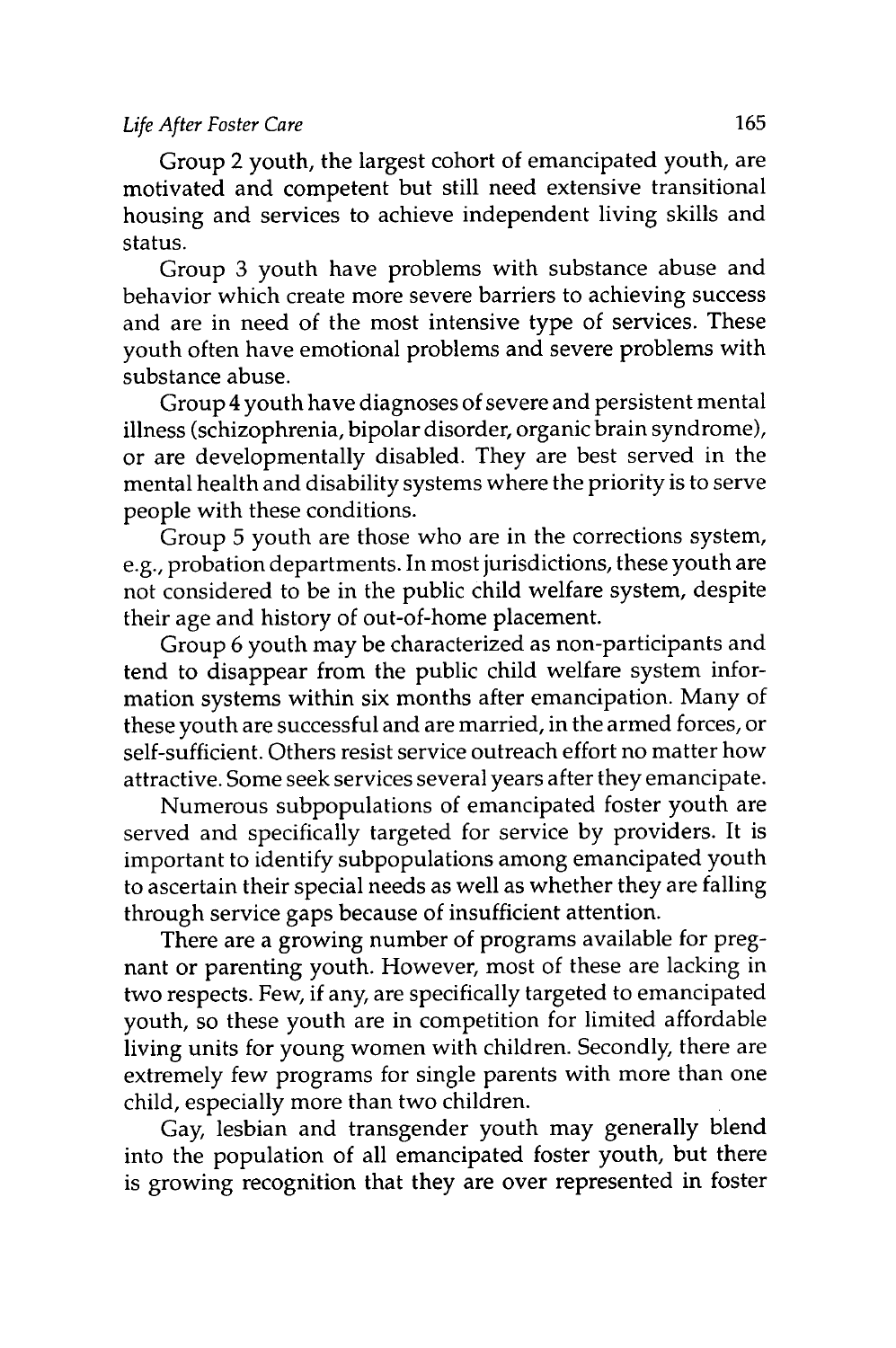care because they are more likely to be rejected by their families. These youth are dealing with highly sensitive identity issues at a developmental stage when all youth are struggling with identity and peer acceptance. Some service providers and advocates contend that gay, lesbian and transgender youth need specialized services. Others claim that they do not need to be served apart from other adolescents but they do require greater sensitivity by staff and service providers. These youth comprise a substantial part of the homeless youth population so preventive initiatives targeted to emancipated foster youth must take their situations into account.

What each of these groups has in common is their need for some form of post-emancipation support. GroupI youth, despite their intellectual drive and personal motivation, still need a base of financial and emotional support. Group 2 youth remain competent and capable of functioning in a stable manner even though they are less fortunate and have psychological and emotional problems. Their greatest tangible problem is that they lack the security of permanent housing and education with the promise of a successful career. Group 3 youth, the smallest cohort of emancipated youth in one large survey, are beset by complicated personal and social situations that prevent independent living. Groups 4 and 5 need attention and services from systems that focus on their special circumstances. The specter of homelessness hovers in the lives of all former foster youth in each group. Wherever they fall on the independence continuum, emancipated foster youth, with limited connection to family and community, may not progress to responsible adulthood without the extra tangible and emotional supports that permanent families and identifiable communities offer young adults.

#### SERVICE NEEDS

As noted, all youth exiting foster care do not need the same type of services. Any personal or group needs assessment must take into account the fact that an extensive range of resources, skills, competencies and other personal attributes are necessary for adult self-sufficiency The lengthiness of such a list renders it almost meaningless without a classification system.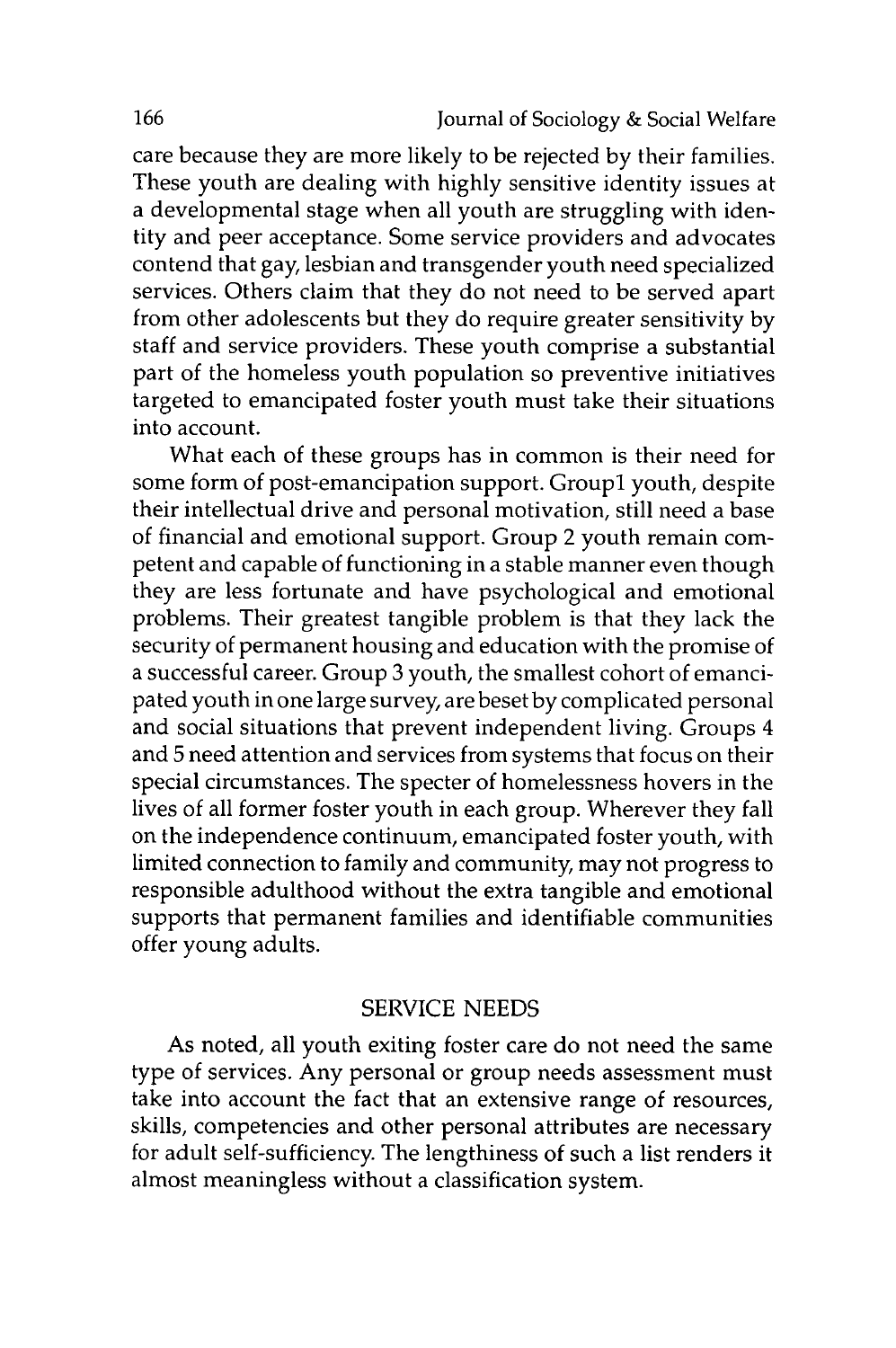Several researchers have classified these skills and needs into a dichotomy between tangible and intangible areas. Tangible skills are those necessary for the acquisition, utilization or allocation of resources and include: locating housing, education, vocations, money management, housekeeping, personal hygiene, understanding the law, job seeking and retention, parenting, emergency and safety capabilities. Intangible skills are those functional capacities needed for everyday living and include: decision-making, problem solving, planning, communicating, interpersonal relationships, time management, self-esteem, confronting anger and past losses, handling rejection and preparing for emancipation and rejection (Cook, 1994; Hahn, 1994; Algate et. al., 1990).

This array of tangible and intangible skills and needs for transition to adulthood has been translated into identifiable service outcomes. Mech (1994), Jacklitsch and Beyer (1990), and Maluccio et. al (1990) have generally noted five common outcome measures: education, employment, housing/living arrangements, support network, and cost to the community

There are limited available data input from these youth, themselves, regarding their service needs. An evaluation of the County of Los Angeles Homeless Foster Youth Program requested 36 youth to rank the services available to them on a scale. The following services were considered "extremely useful" or "useful": case management, health and dental care, employment assistance, permanent housing, group and individual counseling, and educational guidance (Stoner, 1996).

One study of an intensive service delivery program model tested in Maryland described the unmet needs of the population, despite the fact that it was an extremely thorough independent living program. The study found that most youth improved significantly in the areas of independent living, employment and social network skills, when compared to a control group. However, they did not grow significantly in psychosocial functioning, which describes such items as self-image, peer relationships, adult relationships, self-control of actions, motivation, handling the learning demands of school and home, learning style, expression and handling of feelings (Timberlake et. al., 1987).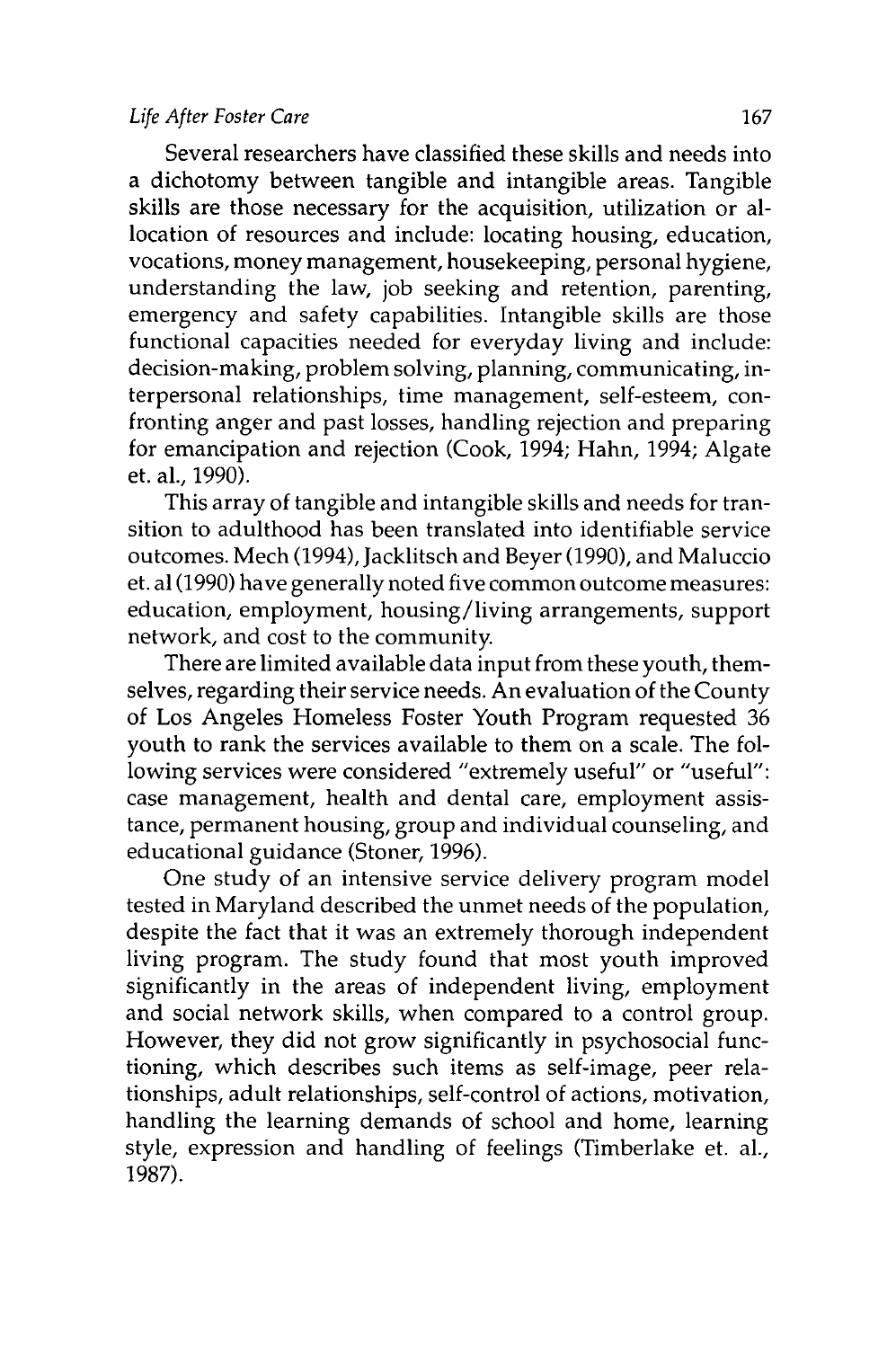This summary analysis of the research on service needs of emancipated youth indicates that there are several proposed aggregations of skills and attributes that provide an adequate foundation for emancipation. The combination of five skills (jobs, housing, peer relationships, money management, and, decisionmaking) is stressed.

## CHARACTERISTICS OF SERVICES AVAILABLE TO FORMER FOSTER YOUTH

An evolving core of providers has begun to develop transitional housing services for former foster youth. The concept of supportive housing prevalent among many homeless service providers is being applied in this delivery context. Three basic housing types are being used: apartment buildings, scattered site apartments, and congregate living facilities. No existing program has emerged as a model for replication, but there appears to be a trend among providers to view scattered site apartments as more appealing to emancipated youth who, in many cases, have just been released from institutional settings, as well as a better learning environment for the development of adult independent living skills (Shelter Partnership, 1995). Presentation of these service models is limited by the fact that no solid research about their effectiveness has been reported. This is an important subject for future research. The program descriptions presented suggest directions for policy and program development, and research.

These three alternative supportive housing models present a basis for comparison.

## CONGREGATE LIVING

The Neon Center for Youth in Chicago, Illinois is a 35-bed dormitory available to 18 to 20 year olds who may remain for up to one year. The program operates a Dairy Queen business franchise, providing employment experience for residents. A drop-in center is operated 11 hours a day for youth ages 10 and older, providing support services and food. Neon Street also operates a licensed group home for youth 14 to 17 years old. Residents of transitional housing must have jobs and bank their earnings. This program functions as the end of a continuum of care for foster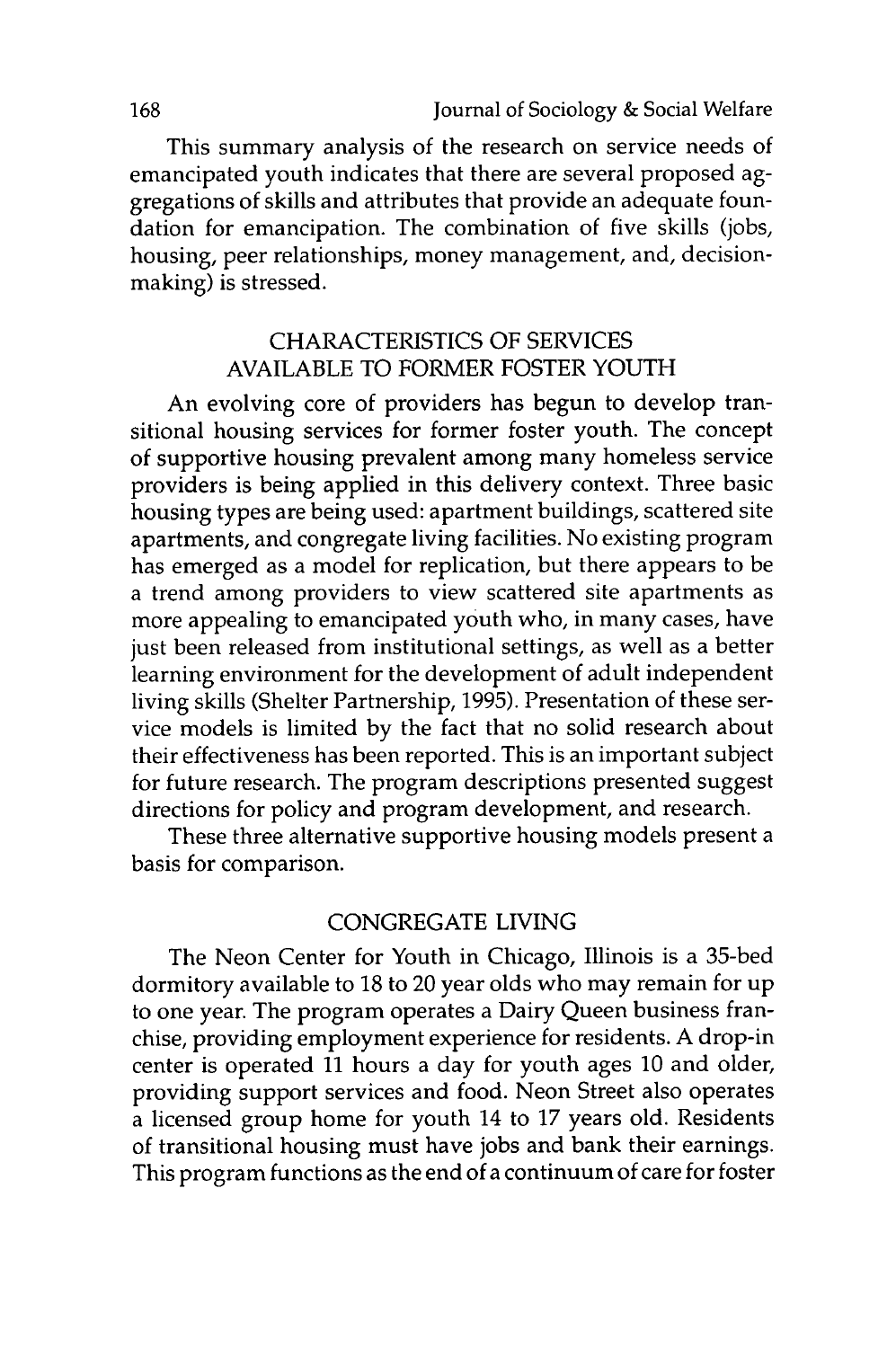youth. This close coordination of so many facets of care creates a supportive environment where younger and older children can interact in positive ways (Interagency Council on the Homeless, 1994). One problem with this dormitory model is that is unlikely to appeal to emancipated youth because of its resemblance to earlier institutional settings that they may have experienced. The emphasis on group living may also not be conducive to mastering independent living skills. The business franchise integrated into the program offers a replicable example for providers.

#### APARTMENT BUILDINGS

Homes for the Homeless, a network of four facilities located in and around New York City, targets children and their families, with most households headed by a mother (mean age19). Most of the women have experienced domestic violence, substance abuse and/or inadequate health care. The facilities house from 83 to 242 families in one-bedroom efficiencies or apartments.

The program does not require mothers to participate in social service programs, but seeks to motivate their voluntary participation through services for the children. It is unclear whether the use of this model of very large facilities is useful for emancipated foster youth. It is possible that the community which can be created in a large program site may be useful in the process of gaining independence, but it may not permit sufficient personal growth. However, this type of community might be valuable for emancipated parents who can benefit from the sharing opportunities available in a large community (Interagency Council on the Homeless, 1994).

## SCATTERED SITE APARTMENTS

Bridges to Independence, a collaborative effort in the County of Los Angeles between the Weingart Foundation, the Department of Children and Family Services and a number of wellestablished non-profit providers to youth, offers the most comprehensive model of scattered site housing for emancipated youth in the United States. With a \$10.7 million grant from the Weingart Foundation and \$10 million from the Department of Housing and Urban Development, the program enables the Department of Children and Family Services to serve up to 300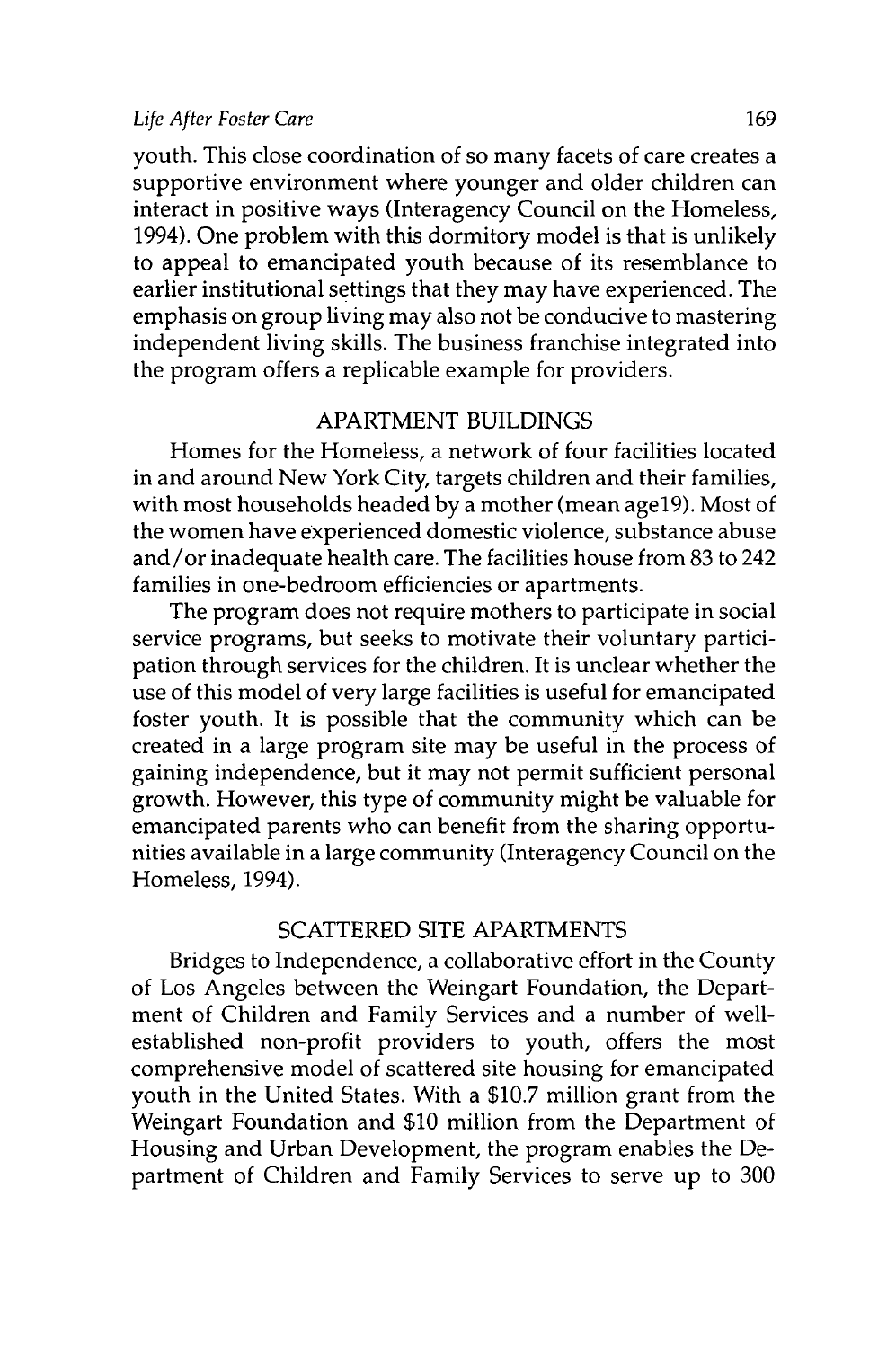emancipated youth at a time for up to 18 months. The housing is in scattered sites and selection criteria are based on proximity to community colleges, transportation, shopping and safety. Youth are required to either work, participate in job training or attend school, as well as participate in life skills learning sessions, and save their money. They are also expected to abide by rules and regulations governing household management, social behavior and substance use/abuse. This program builds upon what youth have experienced in the Independent Living Program.

The Bridges to Independence Program housing model is presently the largest and most comprehensive service system targeted to emancipated foster youth in the United States. Its service plan has been designed to meet the respective needs of Groups 1, 2, and **3.**

It provides scholarship and other limited support to Group 1 youth. Youth are assisted with linkages to neighborhood churches and recreational programs, funds for books, clothing, transportation to and from college, and places to stay during holiday breaks, as well as job assistance and mentoring. Twentythree youth have received college scholarships directly from the program. Others are attending colleges and universities with direct scholarship funds from their schools.

The transitional housing scattered site facilities and services are targeted to the Group 2 youth. Group 1, who need more intensive case management and services than the transitional housing model can provide, have access to more structured congregate housing for at-risk youth such as Covenant House. Many of these youth have substance abuse or mental health problems, and may have been on the streets within the first year after emancipation. Bridges to Independence has completed two years of a five-year grant. The outcomes of this program are being carefully monitored because it has the potential to serve as a replicable model of post-emancipation service.

Current research on the limited range of post-emancipation services indicates that most providers focus on tangible areas of employment, education, financial planning, and locating housing. Fewer providers attend to the intangible areas related to identity, trust, self-esteem, decision-making and healthy relationships. If the supportive transitional housing models are to meet these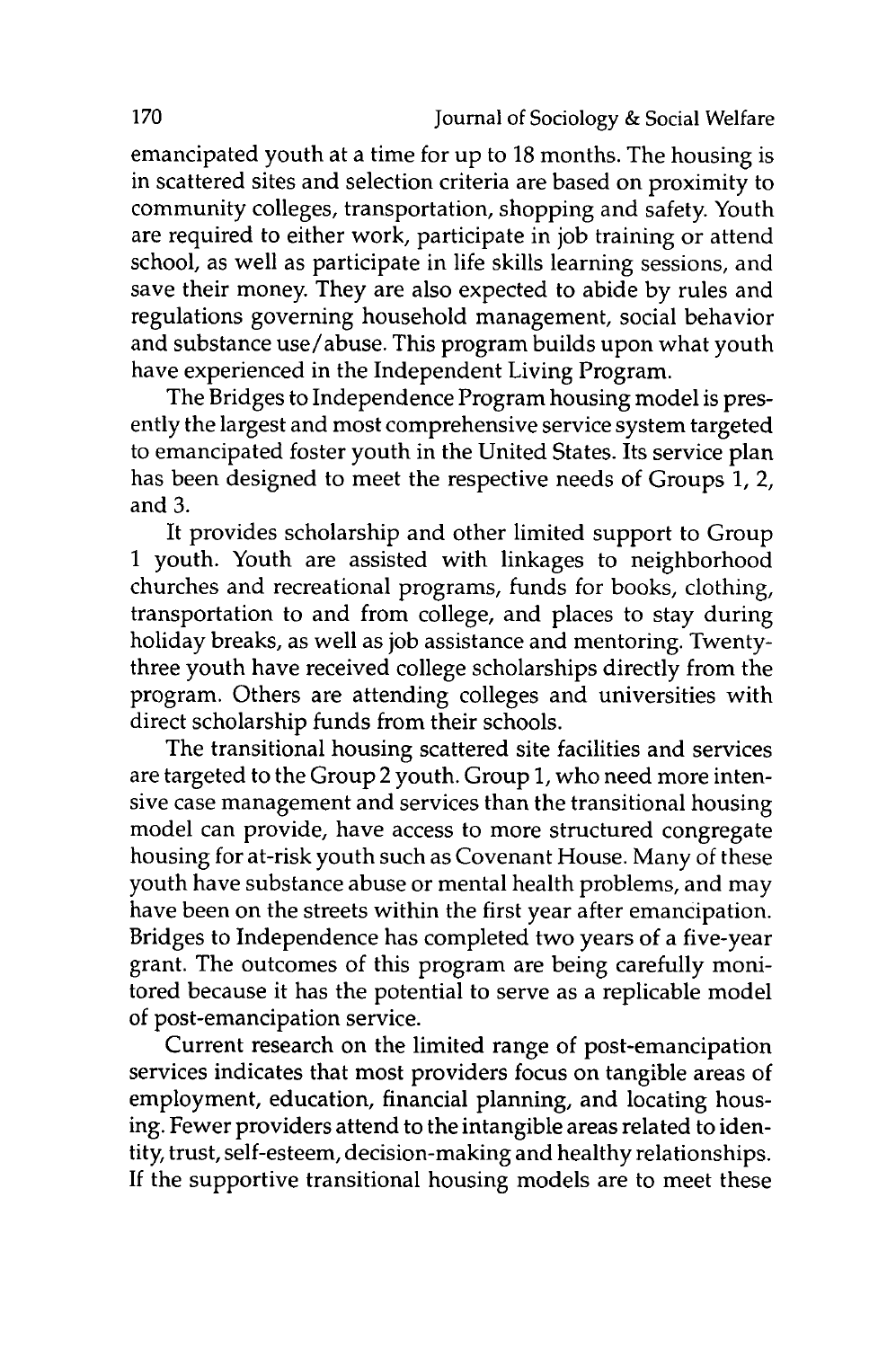more personal needs, the providers will have to augment their services with trained mental health counselors who are prepared to focus on the individual psychodynamic issues of emancipated foster youth.

#### POLICY RECOMMENDATIONS

Most independent living services are offered for youth under the age of eighteen. Greater policy attention needs to be directed to the special needs of those who, having reached their legal majority, upon discharge, are formally emancipated from "the system". A service and policy directive focused on transitional housing and services for discharged foster youth, exemplified by the program models described in this article, may prevent them from advancing in "the system" before they experience the drugs, exploitation, physical danger and trauma of life on the streets, or in jails and prisons. The most recent data about former foster youth, reported in Wisconsin and the County of Los Angeles, clearly suggest that a significant proportion of them experience serious difficulty making the transition to self-sufficiency.

In 1989 the Child Welfare League of America developed and published standards for independent living services. Based upon recommendations from youth service providers, research on independent living initiatives, and advocates, these provide the framework for the provision of opportunities to prepare adolescents for self-sufficiency Aftercare is included as one of the seven services and skill categories needed by youth who have left foster care (Child Welfare League of America, 1989). Aftercare occurs when the emancipating agency assists with financial need, employment counseling and support, crises counseling, emergency shelter, housing assistance, information and referral, community service opportunities, peer support programs and advocacy.

The importance of these aftercare services suggests that legal measures be taken to require, or assure, that emancipated youth continue to receive services necessary for self-sufficiency after court emancipation. Such court directives might require that a contractual plan be established between an emancipating youth and the public child welfare agency. At the legislative level, the federal Independent Living Initiative might be amended to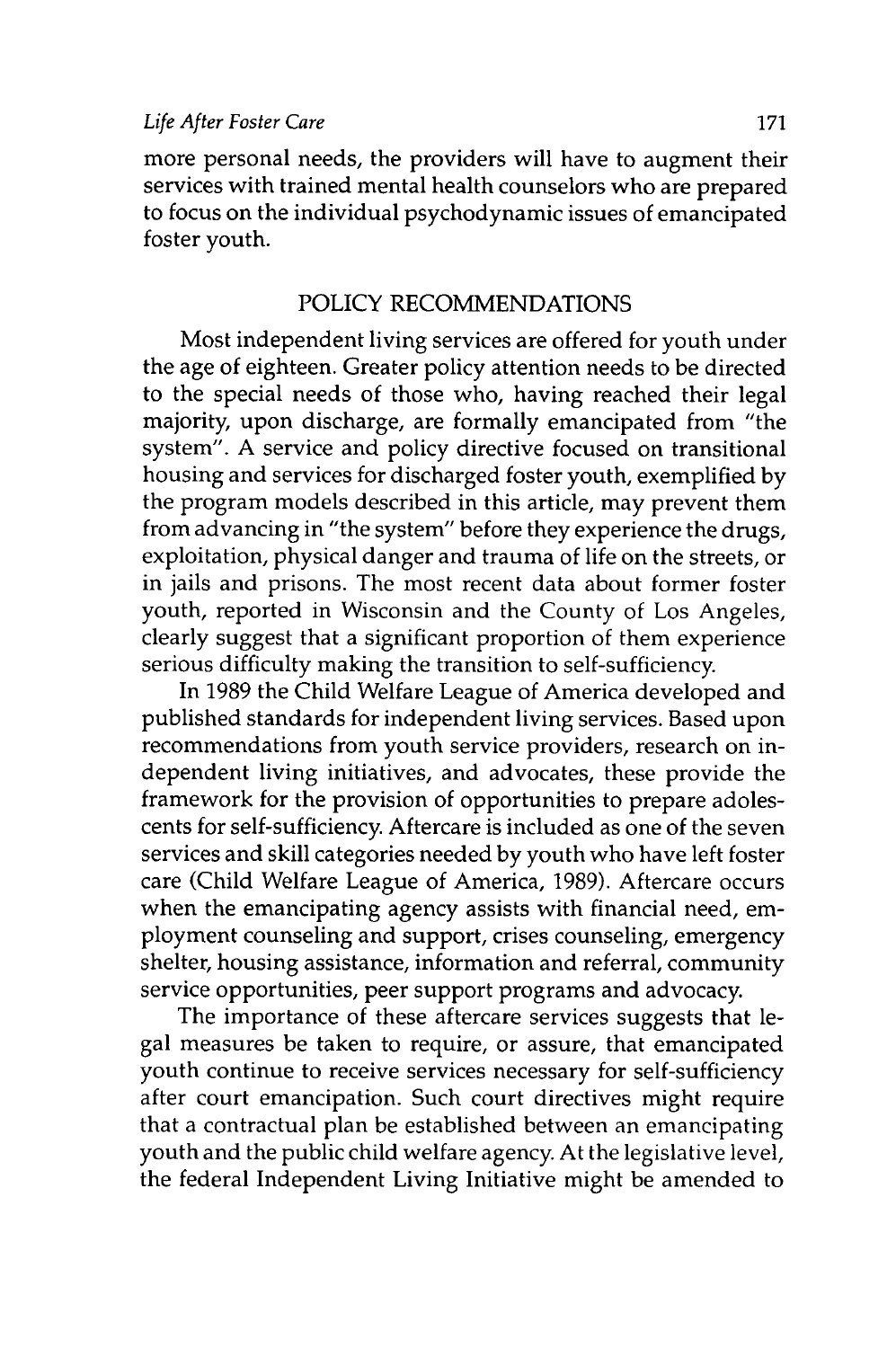mandate that local programs continue services to all youth until they acquire independent resources and skills.

This consideration raises the question whether the age 18 is appropriate for emancipation from foster care. The Child Welfare League has proposed that the legal emancipation age be extended to 21. Related to the age extension, the Child Welfare League has also proposed that foster care eligibility continue until there is documented verification that a youth has been provided posthigh school educational and/or vocational experiences.

Barth has recommended four major policy changes: 1) volunteer mentors; 2) incentives for foster parents; 3) educational opportunity; and, 4) maintenance of health benefits through Medicaid.

Public welfare departments can promote the introduction of waivers or changes of laws to allow former foster parents to be paid to take in youth during school holidays. Investment in better training for the caretakers of foster youth, whether they are foster parents or group care providers, will also enrich outcomes for the youth in their care. With after-care services and resources, foster youth would have a greater possibility to complete high school or attend post-secondary education or training. The opportunities for educational and career advancement, critical to compete in the job market, are significantly limited for emancipated foster youth who must immediately concern themselves with financial independence.

The consistency of findings across studies regarding the high rate of depression among former foster youth clearly indicates that their mental health needs be considered paramount. Supportive housing programs focused on tangible skills and resources are not addressing this critical element of preparation for adult independent living.

Child care is another critical component for young parents, primarily young women, in their struggle to finish high school, obtain post-secondary degrees or job training, or finding employment. This predicament informs the entire debate about welfare dependency. Housing programs that serve single parents tend to provide child care either on-site, or in the form of a stipend to a third-party provider. However, such child care ends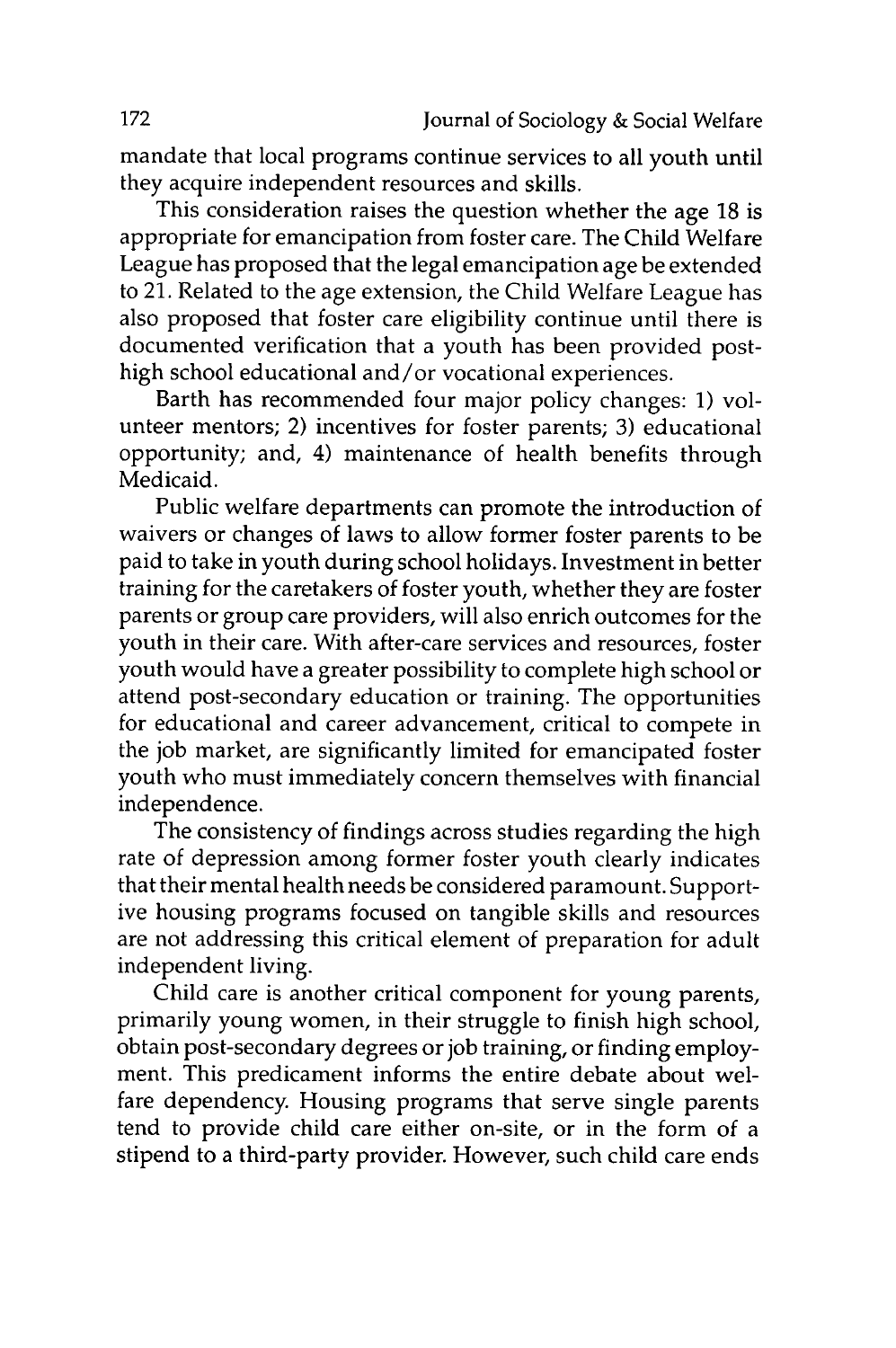when parents leave transitional housing programs once they are otherwise prepared for independent living. This problem needs to be addressed in the larger context of public policy on welfare dependency and work.

This argument for policy and legal changes to enable the advancement of post-emancipation services includes an exploration of resources that are available for such a broad initiative. Two primary federal funding sources are available, the Supportive Housing Program and the Transitional Living Program. The Supportive Housing Program, operated by the United States Department of Housing and Urban Development, promotes the development of supportive housing and services to assist homeless persons in the transition from homelessness to independence. These funds may also be used for limited supportive permanent housing for persons with disabilities. Under the McKinney Act, which governs the program, an individual under the care and supervision of a state supported institution, including foster care, cannot be deemed homeless. Nor are all emancipated youth deemed homeless. However, a youth emancipated from foster care who does not have the means or resources to support him/her self, can be considered homeless and eligible for the Supportive Housing Program.

The United States Department of Health and Human Services Runaway and Homeless Youth Transitional Living Program supports programs which assist older homeless youth (not less than 16 and not more than 21) in making a successful transition to self-sufficient living and to prevent long-term dependency on public welfare and social services. The stated purposes of the Transitional Living Program are clearly consistent with the goal of helping emancipated foster youth make a successful transition into adulthood: providing stable secure housing, independent living skills training, education and counseling regarding substance abuse, access to health and mental health treatment, employment training and location (U.S. Federal Register, 1996).

In addition to these major federal funding sources, local public agencies such as community development agencies, may have funding available for this population. For example, the Weingart Foundation in Los Angeles, which has committed substantial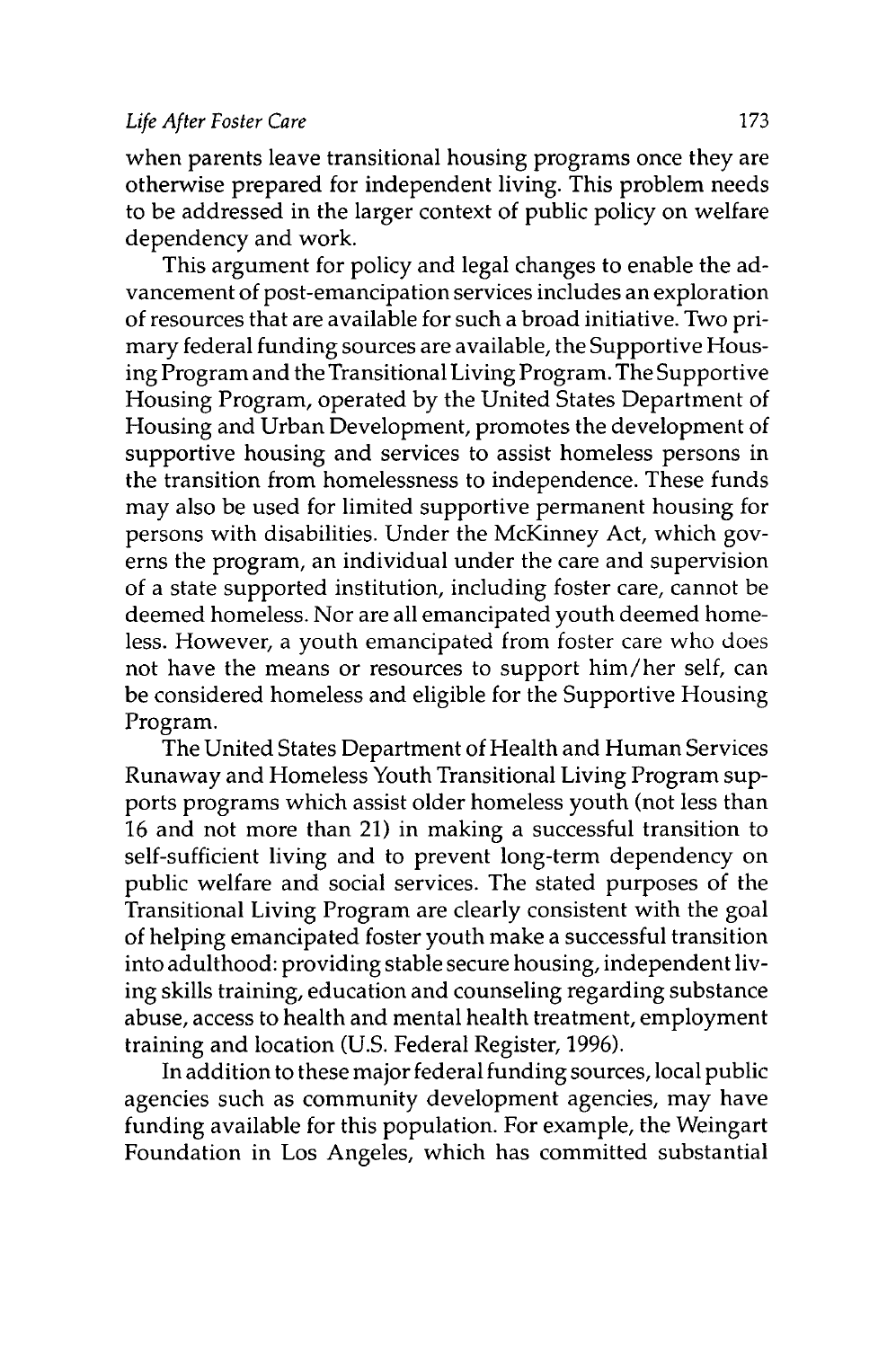funding to this issue in a collaborative effort between the county's public child welfare agency and several non-profit agencies, stands out as a replicable model for other local jurisdictions.

The availability of these resources, coupled with a national commitment to support emancipated foster youth until they can demonstrate self-sufficiency, suggest strong potential for effective intervention with this vulnerable population. Emancipation may be the last chance to intervene with this identifiable group of youth who are at risk of continuing dependency. The broad implication of these policy recommendations is that the community cannot be relieved of its jurisdictional and moral obligation to foster youth until it can be demonstrated that they have obtained a stable living situation as evidenced **by** their ability to obtain and maintain full employment and permanent housing.

#### **REFERENCES**

- Algate, **J.,** Maluccio, **A. N. &** Reeves, **C. (1990).** "Preparing adolescents to leave foster care." In Maluccio, **A. N. &** Pine, B. **A.** *Preparing adolescents for life after foster care.* Washington, **D.C.:** Child Welfare League of America.
- Barth, R. P. **(1996).** "Emancipation services for adolescents in foster care." *Social Work,* **31(3), 169-70.**
	- **-. (1990).** "On their own: the experiences of youth after foster care". *Child and Adolescent Social Work.* **7(5),** 419-438.
- Barth, R. P., Courtney, M., Berrick, **J. D. &** Albert, V. (1994). *From child abuse to permanency planning.* New York: Aldine deGruyter.
- California Department of Public Social Services **(1996).** *Guidelines for independent living program.* County of Los Angeles, **CA.**
- Child Welfare League of America **(1989).** *Standards for independent living.* Washington, **D.C.:** Child Welfare League of America.
- CIS/Annual Survey **(1986).** *Legislative histories of U.S. public laws. Public law 99- 2272.* Washington, **D.C.:** Congressional Information Service, Inc.
- Cohen, **N.A. (1992).** "Child welfare: **A** generalist perspective" in Cohen, **N.A., Ed.** *Child welfare: A multicultural focus.* Boston: Allyn and Bacon.
- Cook, R. (1994). "Are we helping foster care youth prepare for their future?" *Children and Youth Services Review.* 16(3/4), **213-229;**
	- **-. (1988).** "Trends and needs in programming for independent living." *Child Welfare* **67(6),** 497-514.
- Cook, R. **&** Ansell,D.(1986). *Independent living services for youth in substitute care.* Rockville, MD: Westat.
- County of Los Angeles Department of Children and Family Services **(1995).** *Longitudinal emancipation study: 1995 emancipated foster youth.* County of Los Angeles, **CA.**